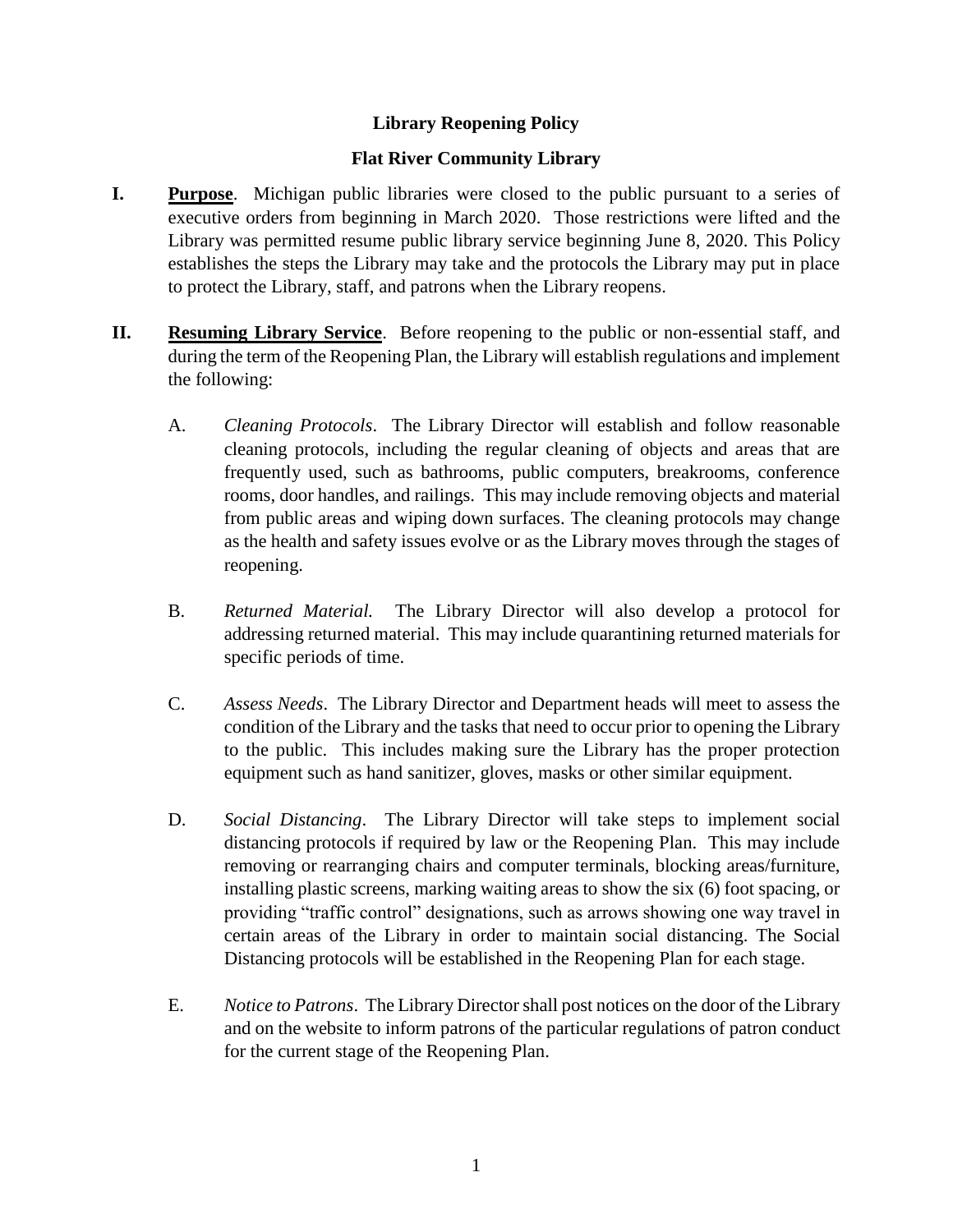- **III. Reopening Stages**. The Library Board adopts the reopening plan attached as Exhibit A ("Reopening Plan") to this Policy as the basic structure for the reopening stages for public library service. Pursuant to Section IV, the Library Director has authority to modify the Reopening Plan. The Reopening Plan, including any modification by the Library Director, shall govern the use of the Library. Violations of the Reopening Plan may result in suspension of library privileges.
- **IV. Director's Role; Authority***.* The Library Director (or other person appointed by the Library Board) will monitor and coordinate events surrounding the reopening. The Library Director has the authority over the following:
	- A. *Modifications; Reopening Stages.* The Library Director may modify in writing any services, safety protocols or other part of the Reopening Plan. The Library Director also may determine when it is an appropriate time to move on to the next stage either in whole or in part.
	- B. *Staffing Levels*. The Library Director has the authority to address and determine appropriate staffing levels for each stage and whether staff can work from home or must work in-person.
	- C. *Cancel or Limit Services.* Even after the Library reopens and the Library Board approves a Reopening Plan, the Library Director may cancel or limit programs or services to ensure the safety and security of staff and patrons. This includes cancelling scheduled meetings held in any Library meeting rooms. The Library Director will use reasonable efforts to post notices of the program changes and cancellations, including posting notices at the Library and on the Library's website.
	- D. *Library Closure.* The Library Director has the authority to close the Library temporarily for a maximum of fourteen (14) days without prior Library Board approval. The Library Director will inform the President of the determination to close and the proposed duration of the closure. If the Library has not been reopened, the Library Board may meet to determine whether the Library Director's decision to close will be extended or whether the Library will be reopened before the time set forth in the Library Director's determination. This closure may be due to a specific incident or reoccurrence of an infectious disease in the Library's Service Area. The Library Director will use reasonable efforts to post notices of the closure, including posting notices at the Library and on the Library's website. This Policy assumes the staff will be paid based on their "normal" schedule during the Library's closure under this paragraph.
	- E. *Consultation*. The decision to cancel or limit services, move through the stages of the Reopening Plan, close the Library, or adopt additional protocols may be based on recommendations made regarding the outbreak by the Centers for Disease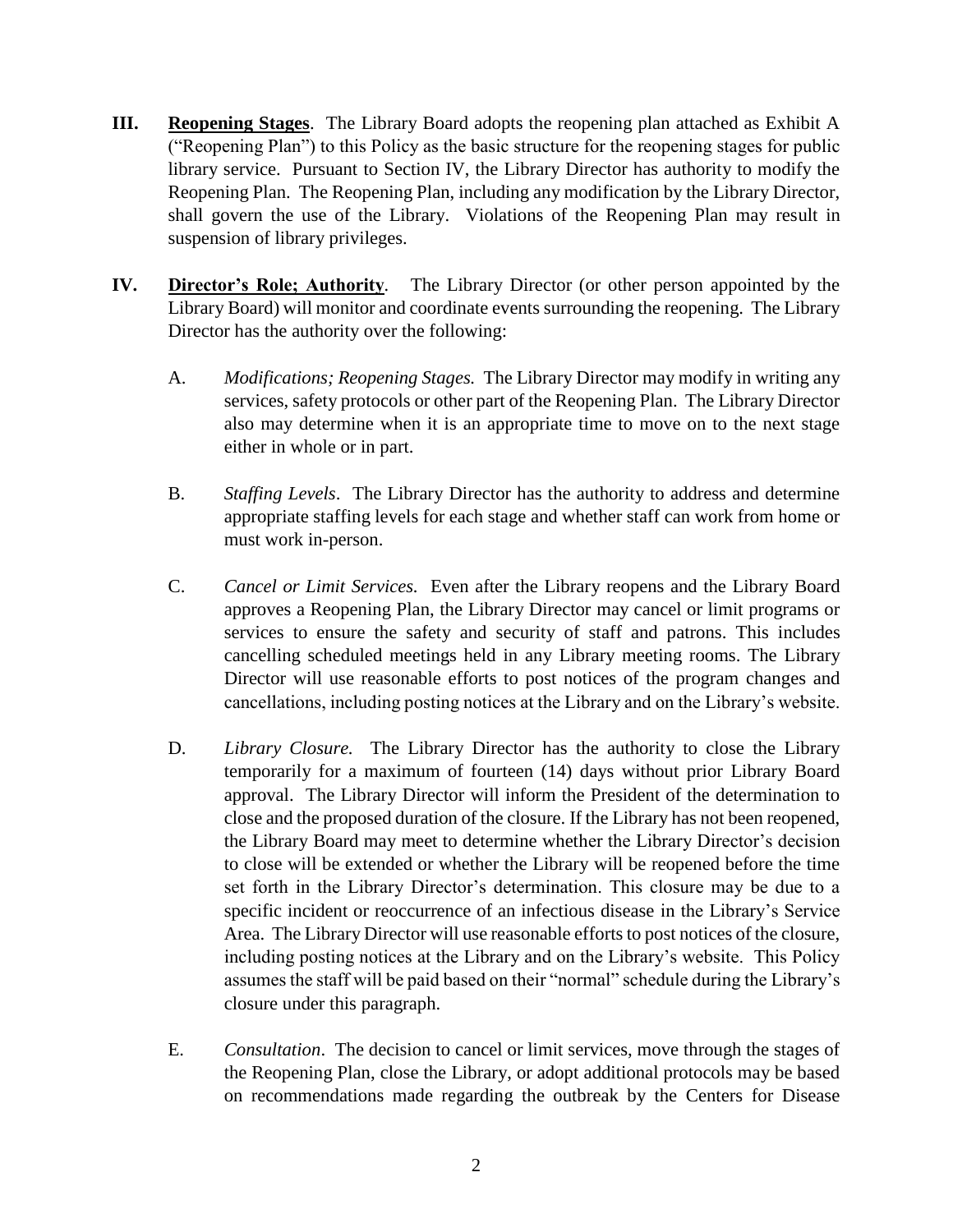Control ("CDC"), local health officials, the Library Director, Michigan Library Association, American Library Association, or other reputable sources.

- **V. Enforcement***.* Patrons may not enter the Library or may be required to leave if they are not in compliance with any safety protocols or requirements in the Policy, Reopening Plan, or any condition or modification established in writing by the Library Director pursuant to this Policy. Only the Library Director or his/her designee has the authority to suspend or limit privileges pursuant to this Policy. If any patron receives a warning or has privileges suspended or limited, the Library shall fill out an incident report and shall provide written notice of the violation when possible. If the Library does not have the ability to provide written notice, the Incident Report shall identify when verbal notice was provided. The Library may provide additional suspension periods for subsequent violations of the same rule or requirement.
- **VI. Right of Appeal**. Patrons may appeal a decision to remove a patron or deny entry to the Library by sending a written appeal to the Library Board within ten (10) business days after the date the privileges were revoked, denied or limited. The appeal must be sent to the President of the Library Board. The decision of the Library Board is final.
- **VII. Applicability.** Unless specifically addressed by this Policy, this Policy is not intended to govern or regulate specific employment issues or policies involved with staff returning to work. All existing Library policies remain in effect unless in conflict with this Policy. In case of a conflict, this Policy shall govern.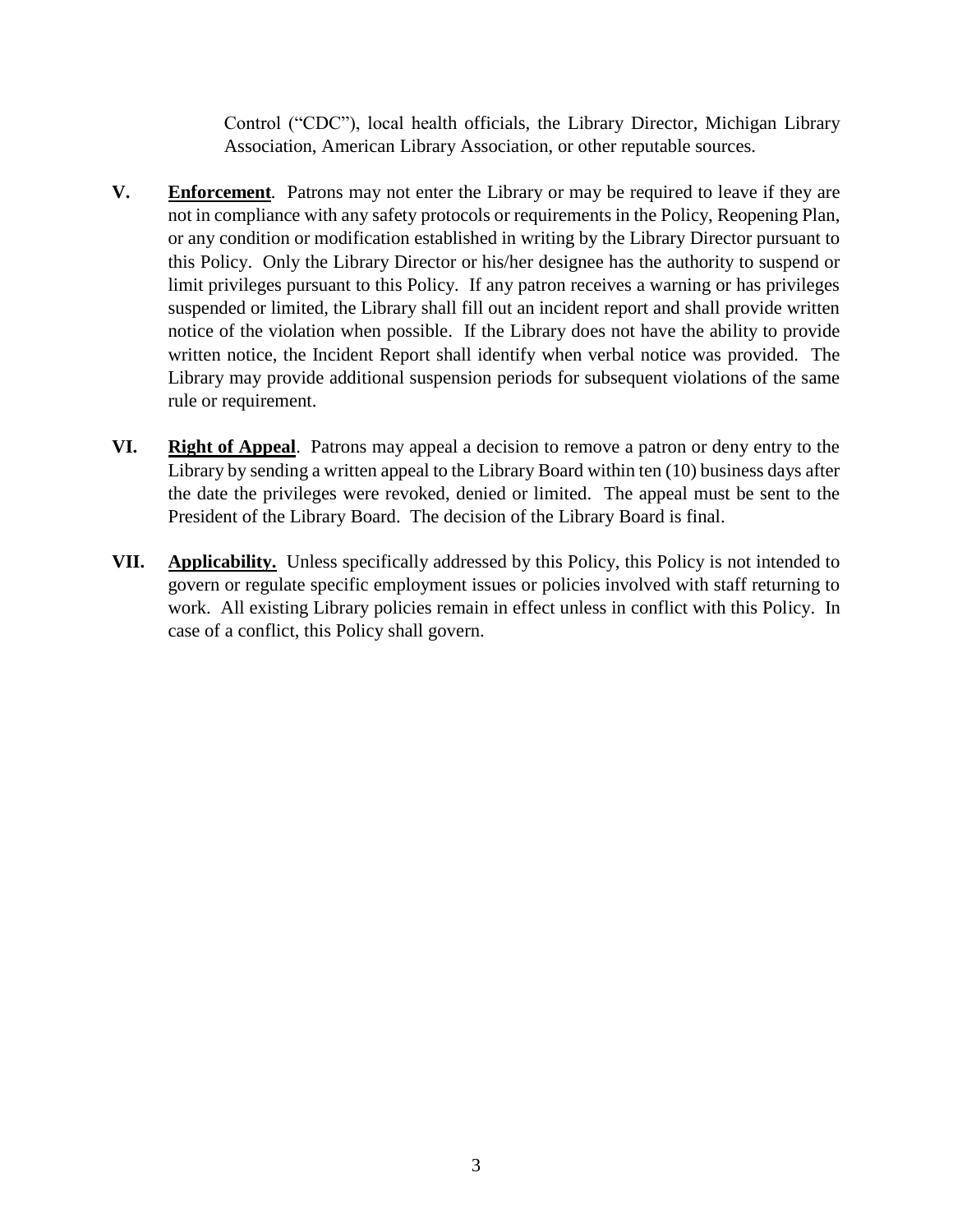## **EXHIBIT A**

#### **REOPENING PLAN**

The following is the reopening plan approved by the Library Board ("Reopening Plan"). If an executive order is in effect, all elements of the executive order will be followed and the executive order will control if there is a conflict. The Reopening Plan only applies if permitted by law or executive order. This Reopening Plan is not intended to supersede or change any Library employment policies.

### *Requirements During All Stages***.**

- A. Per the CDC guidelines, patrons with an infectious illness such as the flu must not enter the Library until at least twenty-four (24) hours after they are free of fever (100 degrees F or 37.8 degrees C) or signs of a fever without the use of feverreducing medications.
- B. Patrons should not enter the Library with symptoms of an infectious disease.
- C. The Library shall provide notice on the Library doors of the patron responsibility requirements currently in effect. The Library Director has authority to approve the requirements and notices.
- D. Any requirements for staff safety precautions will be adopted separately and the staff will be informed.
- E. The Library Director shall determine the cleaning protocols for all stages.

#### *Stage 1. Closed to the Public.*

During this stage, the Library will be closed to the public either by executive order, by motion of the Library Board, or by the Library Director pursuant to the Reopening Policy.

- A. Employees. Non-essential staff may return to the Library. However, the Library Director will determine who may return and according to the schedule adopted by the Library Director.
- B. Activities Permitted:
	- 1. Landscaping and other outside maintenance activities may resume if permitted by executive order.
	- 2. Inside maintenance activities may also resume if permitted by executive order.
	- 3. The Library can continue providing WIFI in the parking lot areas.
	- 4. Continuing essential functions.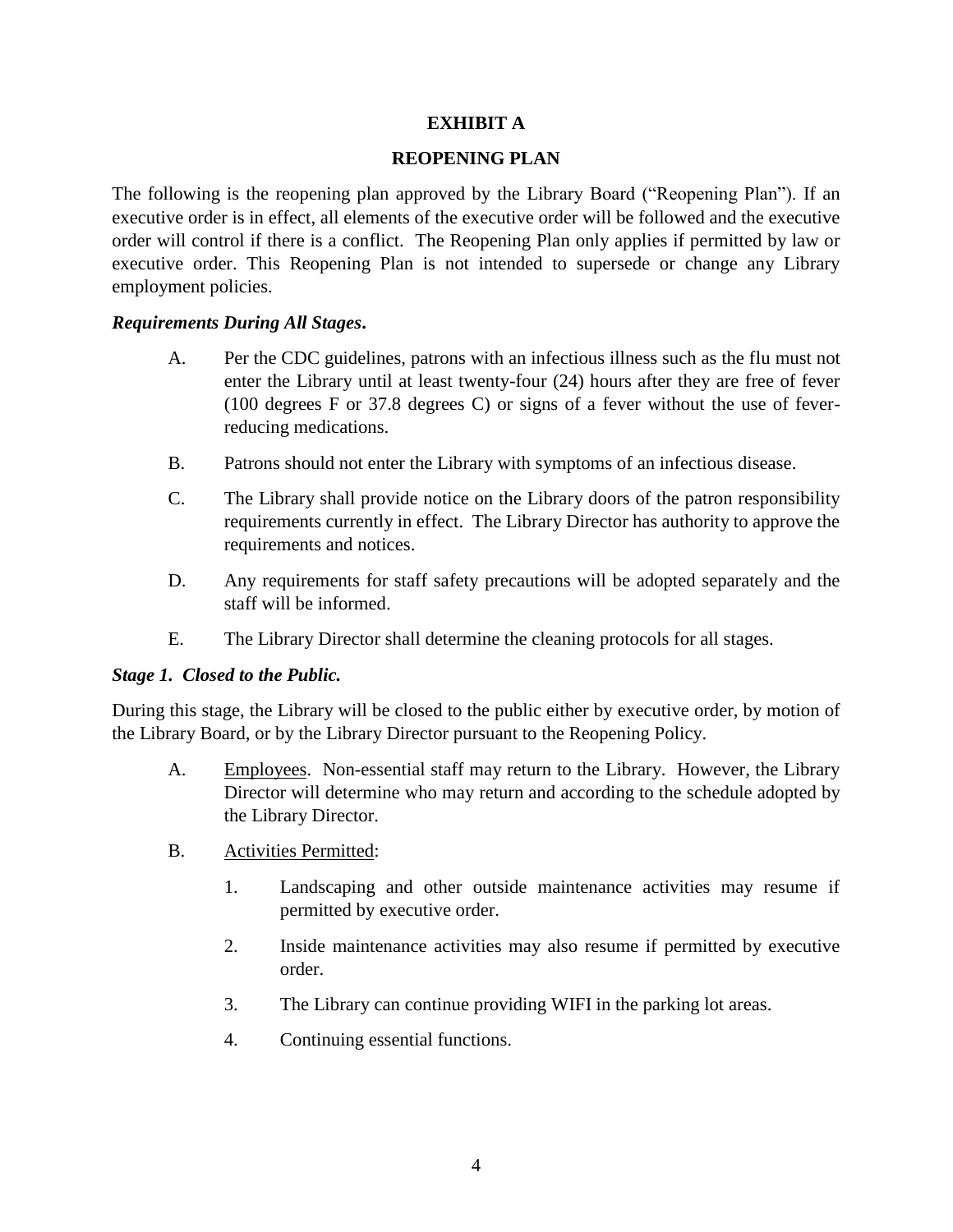- C. Social Distancing and Safety Protocols.
	- 1. The Library Director will take steps to implement social distancing protocols.
	- 2. The staff workspace shall be configured to maintain social distancing requirements of six (6) feet if possible.
	- 3. The Library will begin to implement social distancing protocols in the Library in anticipation of patrons returning which may include:
		- a. Removing or rearranging chairs and tables.
		- b. Assessing what computer terminals may be used.
		- c. Blocking off areas/furniture.
		- d. Adding plastic screens.
		- e. Mark waiting areas to show the six (6) foot spacing.
		- f. Provide "traffic control" designations, such as arrows showing one way travel in certain areas of the Library in order to maintain social distancing.
- D. Hours of Operation. The Library will not have any public hours of operation.

#### *Stage 2. Staff Returning; Patron In-Person Services Still Suspended.*

- A. Employees. All staff are permitted to return to work according to the schedule adopted by the Library Director.
- B. Activities Permitted:
	- 1. Updating collections.
	- 2. Updating patron databases.
	- 3. Shelving books.
	- 4 Transferring materials to Library databases to the extent they were stored separately while at home.
	- 5. Answer phones and respond to patrons' reference questions.
	- 6. Review upcoming programs that may need to be cancelled or modified and review any contracts related to such programs.
	- 7. Resume the interlibrary loan process (when permitted)
	- 8. Assess whether the Library has adequate masks, gloves, and hand sanitizer to serve the public and staff.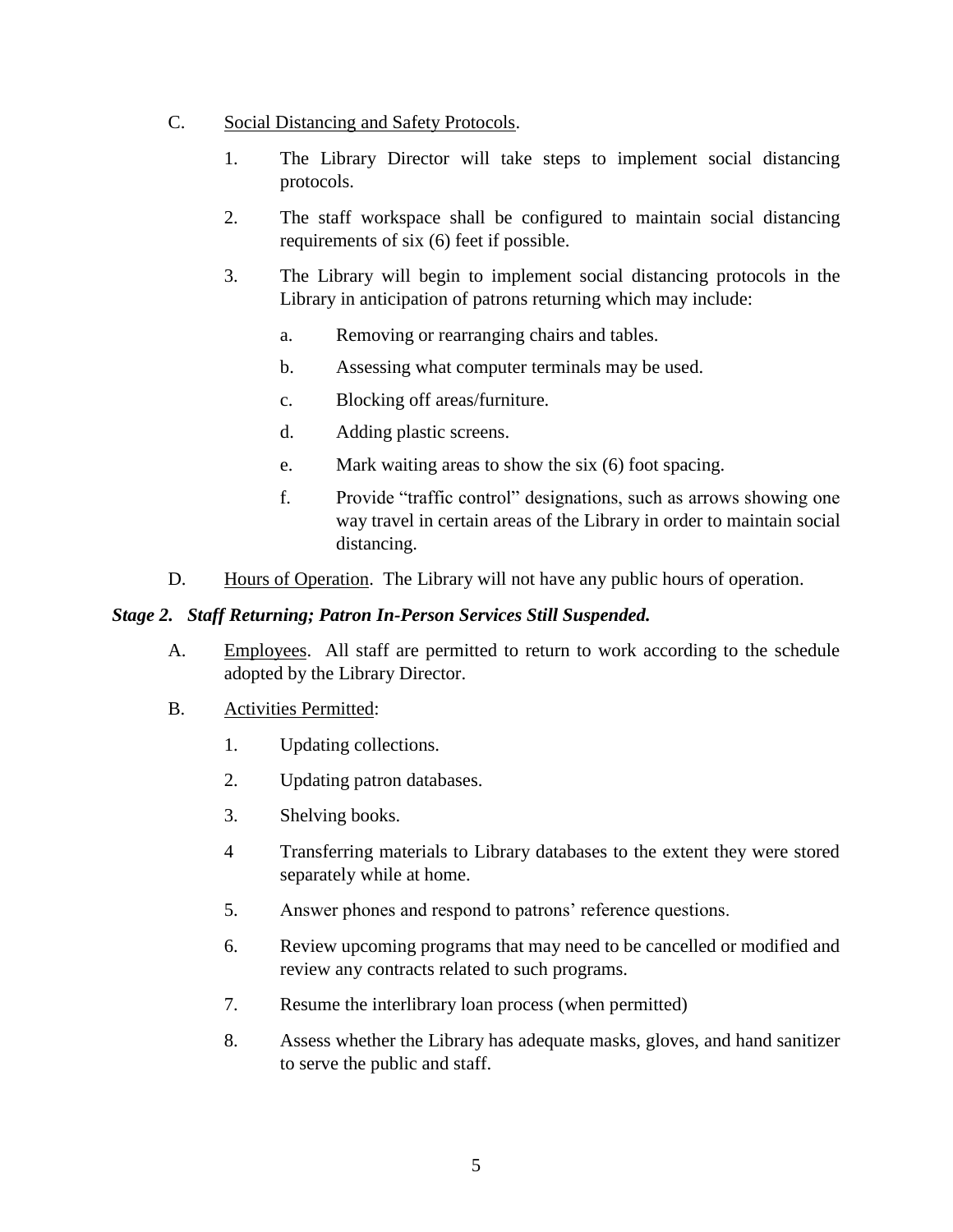- C. Social Distancing and Safety Protocols. The protocols for Stage 1 will remain in place.
- D. Hours of Operation. The Library will not have any public hours of operation.

# *Stage 3: Curbside Pick Up and Limited Patron Services. Library Building Still Closed to the Public.*

- A. Employees. All staff are permitted to return to work according to the schedule adopted by the Library Director.
- B. Activities Permitted. In addition to previously authorized activities, the Library may include the following activities:
	- 1. Curbside delivery is permitted.
	- 2. Patrons are permitted to return Library materials. The Library Director will establish the protocols for returned material.
	- 3. The Library will address any policy or temporary measures involving fee forgiveness or suspension.
- C. Social Distancing and Safety Protocols. The protocols for Stage 1 will remain in place. In addition:
	- 1. Patrons and staff shall remain six (6) feet apart.
	- 2. Patrons shall be required to wear a mask when engaging in curbside pickup.
	- 3. The Library shall mark waiting areas for cars and other curbside pickup issues.
- D. Hours of Operation. The Library Board establishes the following as the hours for curbside pickup, but this may be modified by the Library Director:

Monday-Friday, 12:30-5:30 p.m.

## *Stage 4: Limited Space Open.*

- A. Employees. All staff are permitted to return to work according to the schedule adopted by the Library Director.
- B. Activities Permitted. In addition to previously authorized activities, the Library may include the following activities:
	- 1. Patrons may enter the Library but will be limited to a specific area in the Library.
	- 2. Patrons may have in-person conversations with Library staff, provided that social distancing and Safety Protocols are followed.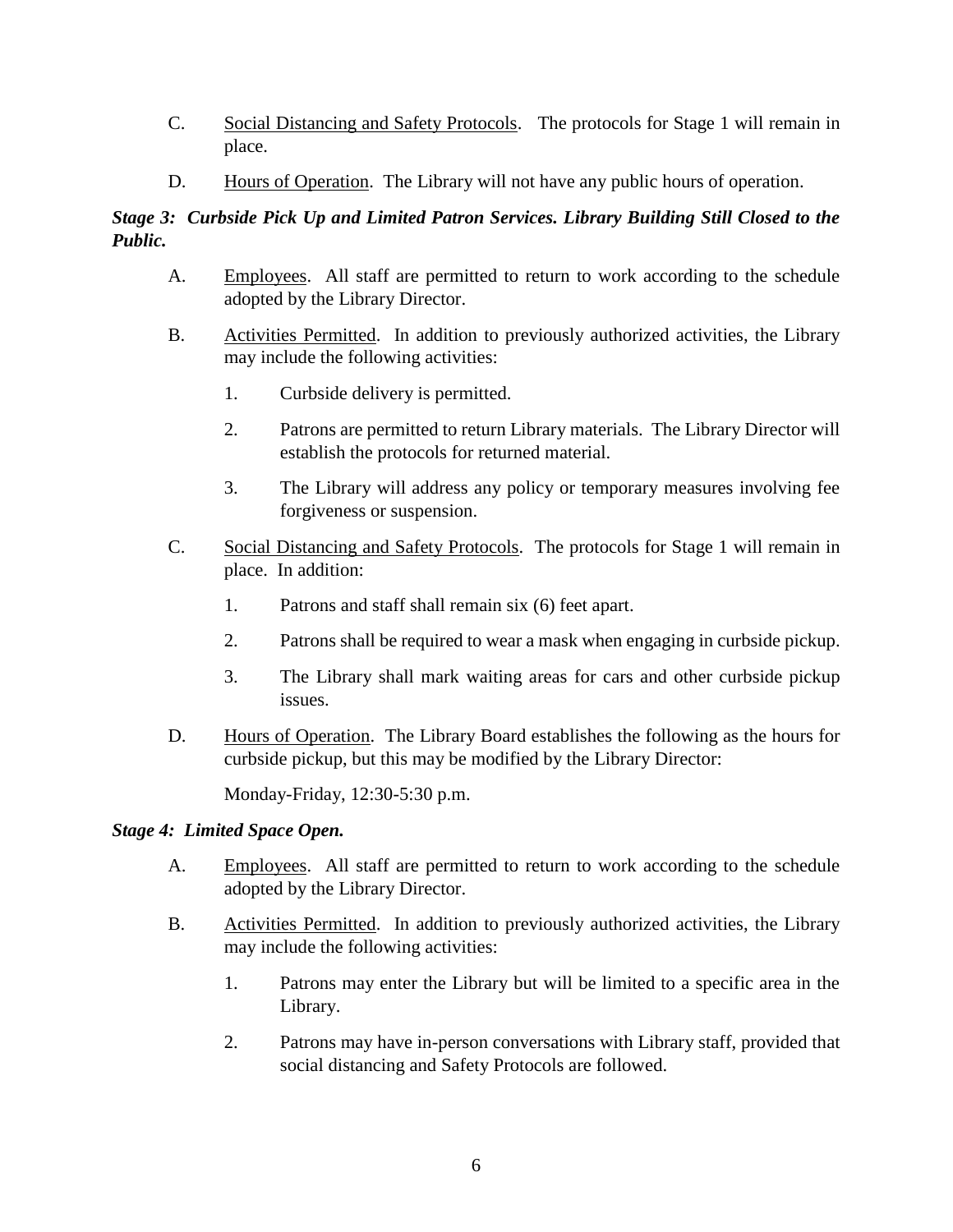- 3. The Library will have access to computers for research or to look up and request library material
- C. Social Distancing and Safety Protocols. The protocols for the prior stages will remain in place. In addition,
	- 1. Patrons will be required to wear masks; the Library will provide masks if supplies are available.
	- 2. Patrons must stay six (6) feet away from all staff and other patrons. Social distancing rules apply. The Library will provide a barrier for in-person discussions if a barrier can be obtained.
	- 3. The Library will mark places where people are likely to gather in line to identify the proper social distancing. This includes "traffic."
	- 4. The Library will limit the number of patrons permitted in the Library at a time based on social distancing guidelines, and all others must wait outside the Library.
	- 5. Patrons will use their best efforts to come to the Library with the least number of people.
	- 6. Computer terminals will be located six (6) feet from any other computer or work station. The Library will use its best efforts to clean computer terminals between uses.
	- 7. Food and beverage is not permitted unless necessary for medical reasons.
- D. Hours of Operation. The Library Board establishes the following as the hours but this may be modified by the Library Director:

Public Service Hours: Monday-Friday, 12:30-5:30 p.m. Staff Hours: Monday-Friday, 10 a.m. to 6 p.m.

## *Stage 5: Library Open to Public With Conditions.*

- A. Employees. All staff are permitted to return to work according to the schedule adopted by the Library Director.
- B. Activities Permitted. In addition to previously authorized activities, the Library may open for additional activities:
	- 1. Programming that is in-person.
	- 2. Meeting room use for Library-only sponsored events.
	- 3. The computers will be open for public use. All computer terminals will be located six (6) feet apart. The Library Director may suspend service on any computers that cannot be relocated to a safe distance.